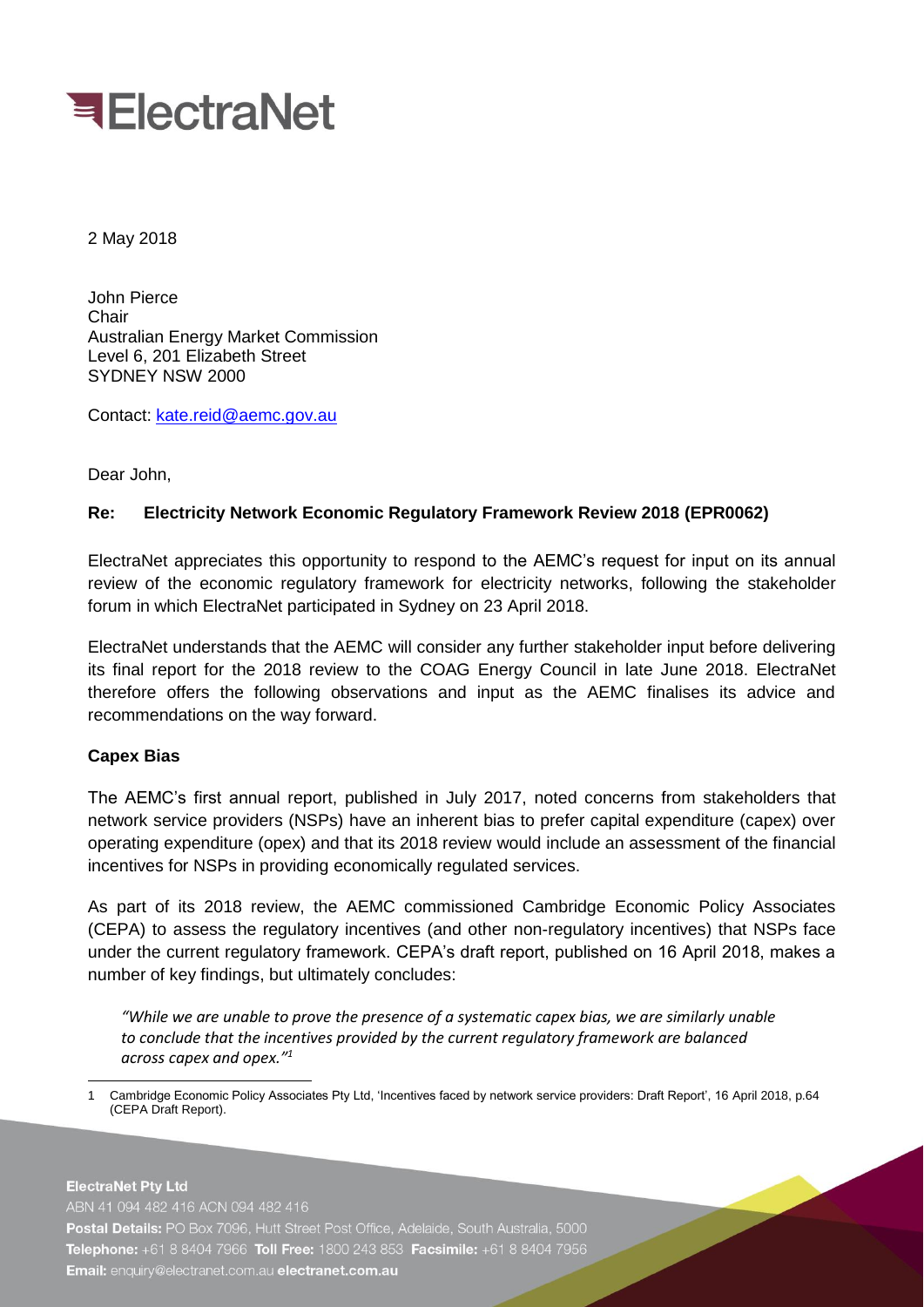Based on the conclusions of CEPA's draft report and stakeholder input to date, there appears to be no clear finding of capex bias emerging from the review.

Notwithstanding this, some specific elements of the economic regulatory framework for transmission warrant further attention at this time to ensure efficient outcomes are being delivered for customers, as discussed further below.

## **Non-network solution incentives**

Leaving aside any question over capex bias more generally, ElectraNet has consistently observed that the current transmission regulatory framework provides no positive commercial incentive for TNSPs to pursue and procure non-network solutions. Non-network solutions can be a costeffective substitute for network augmentation, and may include local generation, cogeneration, energy storage and demand-side response services.

This lack of incentive arises due to the 'lumpy' nature of such services at a transmission level, and the manner in which contracted costs are recovered as network support payments under the opex cost pass through arrangements under the Rules.

These pass through arrangements are an essential feature of the transmission regulatory framework, and recognise the fact that actual network support payment amounts may differ from year to year because the amount of contracted service required is dependent on factors that are outside the control of a TNSP, such as weather conditions, demand levels and electricity usage patterns.

These cost recovery arrangements leave TNSPs in a position whereby, at best, the incurred service costs of contracted non-network services are fully recovered, often in arrears. However, unlike capital expenditure which attracts a risk based return on investment, these arrangements deliver no commercial upside and bring considerable potential downside through potential cost recovery risk, cash flow risk, contractual risk and compliance risk, recognising that the TNSP retains service delivery accountability whereas contractual arrangements can never perfectly contract - and nor are counterparties willing to accept - this risk in full.

While this issue has been raised and acknowledged during the course of a number of recent AEMC reviews and rule change processes<sup>2</sup>, there remains a lack of appropriate incentives for contractual delivery of such services as an operating expenditure cost pass through under the current regulatory framework, even when demonstrated to be the most efficient solution.

## **Potential solutions**

We encourage further examination of this issue and potential solutions under the regulatory framework, and the current review provides an important opportunity to consider a way forward.

With the emergence of new technologies and the stable peak demand outlook at a transmission level, it is expected that the potential range and importance of non-network options as enduring solutions will continue to grow.

<sup>-</sup>2 This includes for example the Demand Management Incentive Scheme Rule 2015, Annual Monitoring of Electricity Network Regulation Report 2017, Managing Power System Fault Levels Rule 2017 and Managing the Rate of Change of Power System Frequency Rule 2017.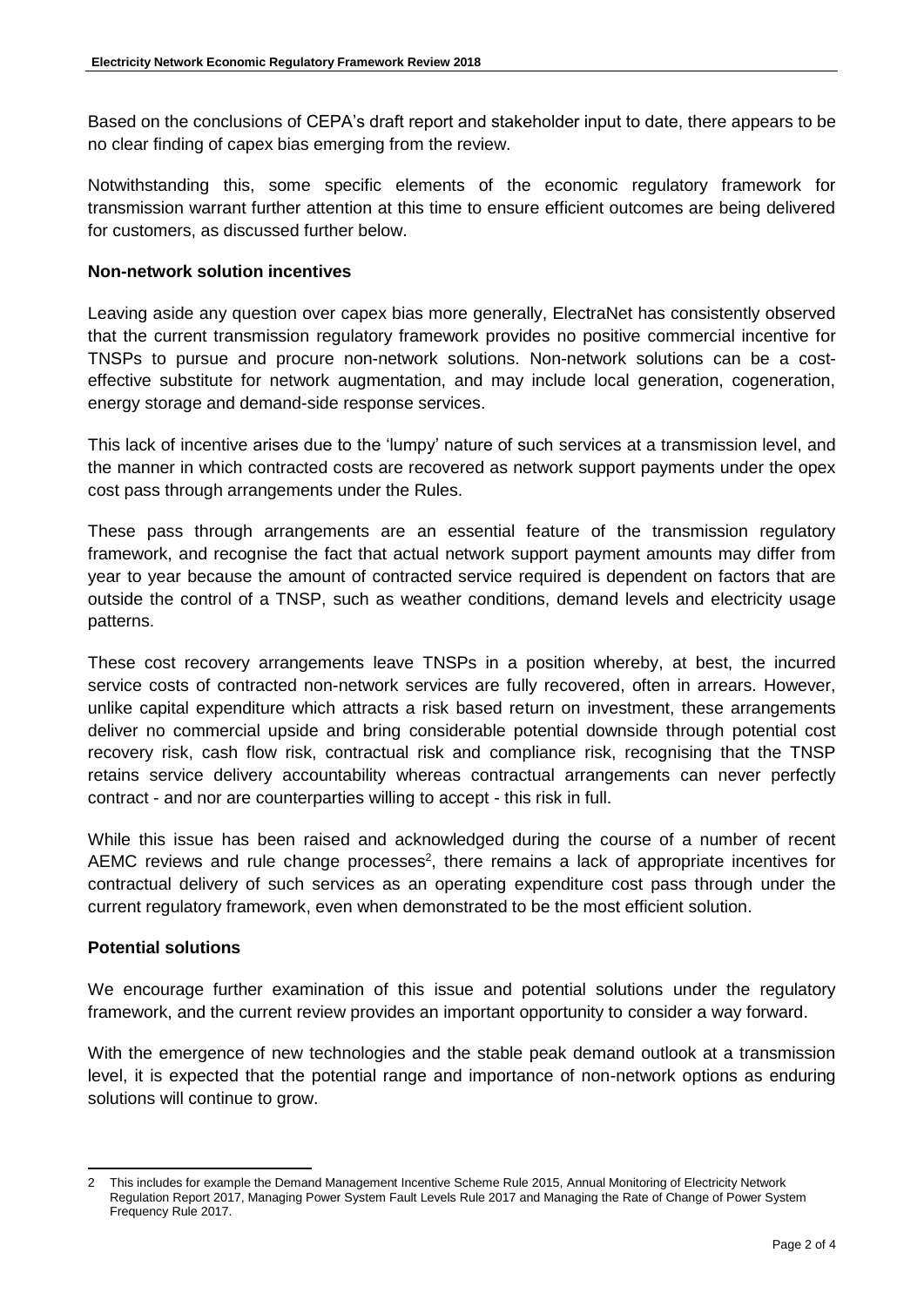Efficient development and delivery of such solutions, supported by balanced incentives on transmission businesses, is an important objective in the long-term interests of customers.

The AEMC's August 2015 Demand Management Incentive Scheme rule determination focused on balancing the incentives on DNSPs to make efficient decisions in relation to network expenditure, including investment in demand management, and introduced a two-part demand management incentive framework: the Demand Management Incentive Scheme (DMIS) and the Demand Management Innovation Allowance (DMIA).

During consultation, a number of stakeholders (both NSPs and non-NSPs) suggested that the scope of the rule change process be expanded to include consideration of the regulatory framework for demand management by TNSPs.

While the AEMC recognised the importance of this issue, noting that TNSPs "can, and do, contribute to effective demand management", the AEMC's final rule determination concluded that the extension of a demand management incentive scheme and innovation allowance to transmission businesses was beyond the scope of that particular Rule change process.*<sup>3</sup>*

Given the ongoing importance of this issue, ElectraNet suggests the AEMC consider the potential role for improved incentives for TNSPs to undertake efficient demand management and other activities to deliver system benefits across the NEM in the context of its current review.

Ahead of any broader changes to the regulatory framework which may develop in time, the introduction of non-network and demand management incentives for TNSPs modelled on those recently implemented for DNSPs would represent an appropriately targeted and proportionate reform in the interim. This would not require any changes to the current opex cost pass through arrangements which would remain an important cost recovery mechanism, even with demand management incentives for TNSPs in place.

We propose that the extension of the DMIS to include TNSPs would provide one potential solution to strengthen incentives for non-network contract solutions that are subject to opex cost pass through.

Indeed, one of the key findings of CEPA's draft report was that:

*"The DMIS provides an incentive, for specific projects, to favour opex demand management over capex. The DMIS can, depending on the specific requirements of the project, more than fully offset the financial bias in the underlying framework of the EBSS and CESS."<sup>4</sup>*

As indicated in earlier submissions, while the scale of non-network solutions required to address transmission network constraints may be greater than that for the distribution network, the potential benefit of deferred network investment may also be commensurately larger.

Appropriate demand management incentives for TNSPs would also serve to achieve greater alignment of incentives across both transmission and distribution solutions and help maximise total system benefit, to the long-term benefit of all consumers.

<sup>-</sup>3 AEMC, 'Rule Determination: National Electricity Amendment (Demand Management Incentive Scheme) Rule 2015', 20 August 2015, p.28.

<sup>4</sup> CEPA Draft Report, pp. 62-3.